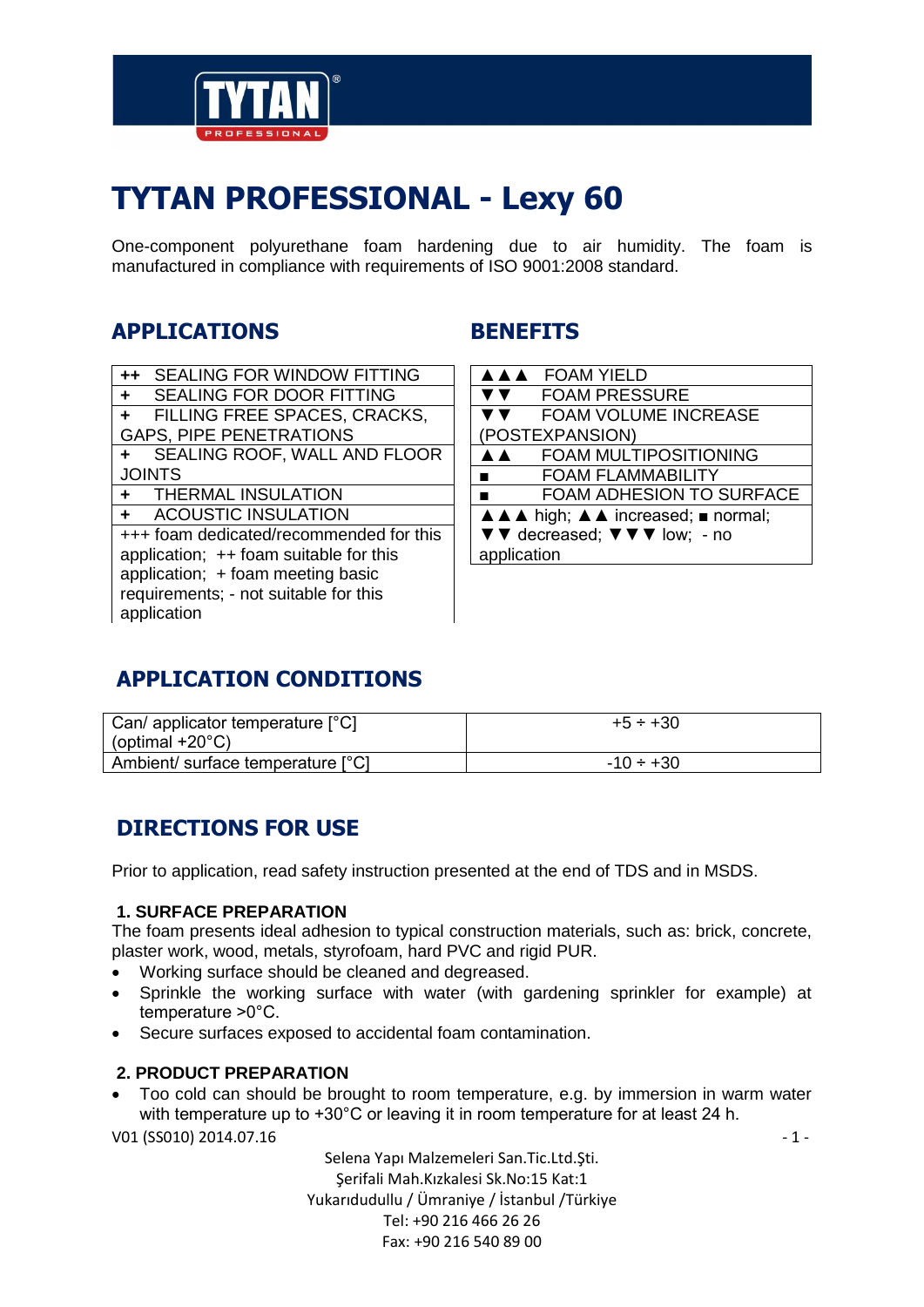

#### **3. APPLICATION**

- Put on protective gloves.
- Vigorously shake the can (10-20 seconds, the valve facing down) to thoroughly mix the components.
- Screw the can onto the applicator.
- Working position of the can is "valve facing down", however in case of a can at the temperature >15°C you can work with foam in any working position.
- Vertical gaps should be filled with foam starting at the bottom and moving up.
- Do not fill the entire gap the foam will increase in volume.
- In case of sealing the open woodwork, gaps > 3 cm are not recommended. Gaps > 5 cm are unacceptable. Slots wider than 3 cm from the bottom to fill up from one wall to the other alternately forming a zigzag pattern.
- Should application be interrupted for more than 5 minutes, the applicator nozzle with fresh foam should be cleaned with polyurethane foam cleaner and the can should be shaken prior to application.
- In case of foam drying in the applicator, the applicator tip with strainer at it's end should be cut off, which enables resuming work with foam as a standard.

#### **4. WORKS AFTER COMPLETION OF APPLICATION**

• Immediately after full foam hardening, it should be secured against exposure to UV rays by using e.g. plaster or paints, acrylic, silicon.

#### **5. REMARKS / RESTRICTIONS**

DOOR AND WINDOWS FITTING WITHOUT USING MECHANICAL COUPLING IS FORBIDDEN. LACK OF MECHANICAL COUPLINGS MAY CAUSE DEFORMATION OF THE MOUNTED ELEMENT.

- The curing process is dependent on temperature and humidity. The decrease in ambient temperature within 24 h after the application below the minimum application temperature can affect the quality and / or correctness of the seal.
- Hurried attempts at preliminary treatment may cause irreversible changes in foam structure and its stability and may affect deterioration of foam utility parameters.
- The foam displays lack of adhesion to polyethylene, polypropylene, polyamide, silicone and Teflon.
- Fresh foam should be removed with polyurethane foam cleaner.
- Hardened foam may only be removed mechanically (e.g. with a knife).
- Quality and technical condition of used applicator affect the parameters of final product.
- The foam should not be used in spaces without access of fresh air and poorly ventilated or in places exposed to direct sunlight.
- Working in other position than "valve facing down" will decrease foam's efficiency.
- The manufacturer recommends using strip foam once (at one go), because in case of foam drying in the applicator, the future use may be impossible.
- Cutting off the strainer at the end of applicator will decrease foam's efficiency.

V01 (SS010) 2014.07.16  $-2$  -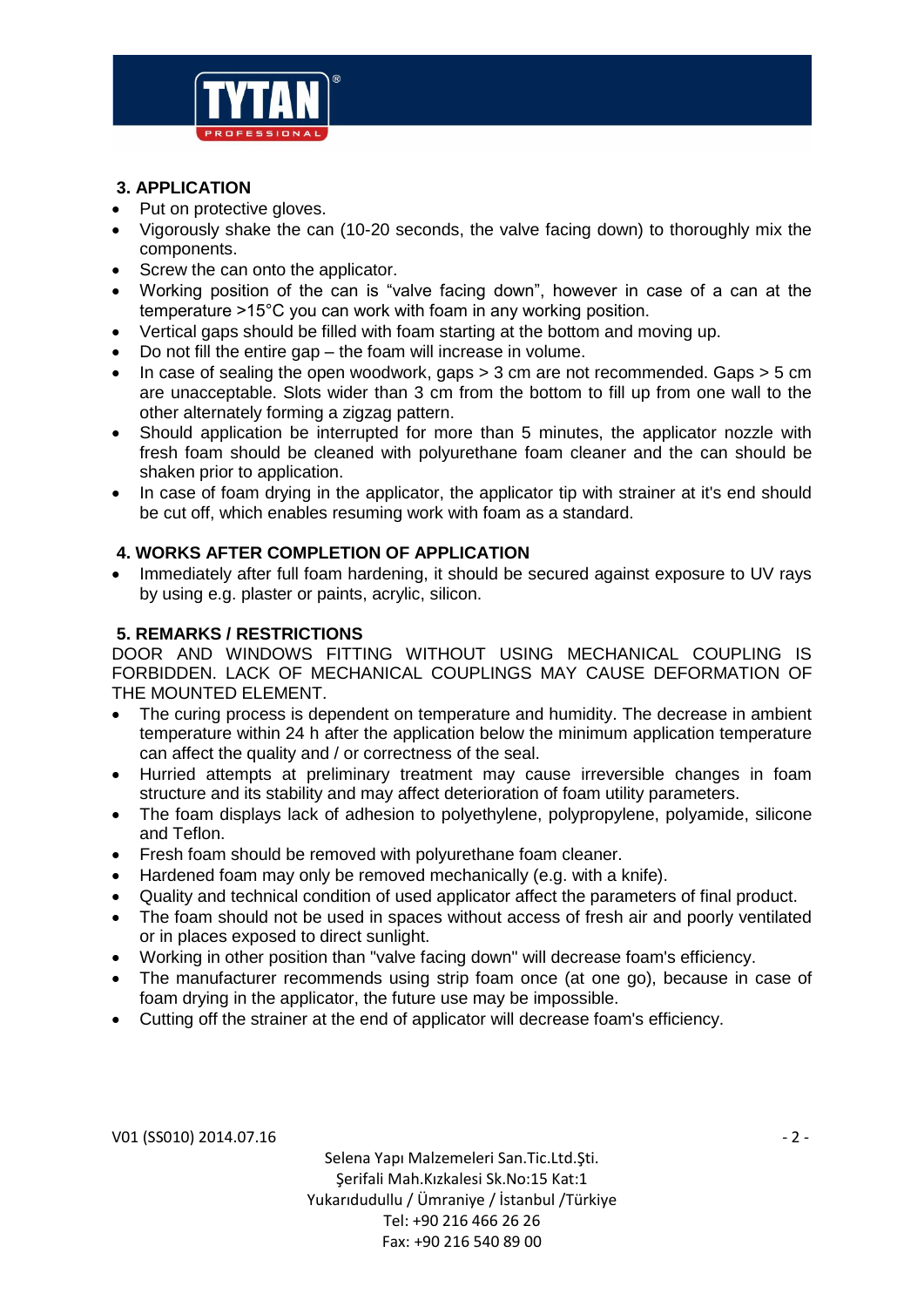

### **TECHNICAL DATA**

| <b>Color</b>                                  |              |
|-----------------------------------------------|--------------|
| yellow                                        |              |
|                                               |              |
| <b>PARAMETER (+23°C/50% RH)</b> <sup>1)</sup> | <b>Value</b> |
| Capacity (free foaming) [I] (RB024)           | $58 - 60$    |
| Capacity in gap [I] (RB024) <sup>2)</sup>     | $36 - 40$    |
| Secondary increase in volume (post-           | $130 - 180$  |
| expansion) [%] (TM1010-2012**)                |              |
| Tack-free time [min] (TM 1014-2013**)         | ≤ 10         |

| $\leq 40$      |
|----------------|
| 24             |
| 0.036          |
|                |
| $\leq 5$       |
| B <sub>3</sub> |
|                |
|                |

1) All given parameters are based on laboratory tests compliant with internal manufacturer's standards and strongly depend on foam hardening conditions (ca, ambient, surface temperature, quality of used equipment and skills of person applying the foam).

2) The value given for a gap with dimensions  $30*100*35$  (width \*length \*depth [mm]).

3) The manufacturer recommends to commence finishing works after full hardening is completed, i.e. after 24 h. The result given for a foam strip of 3 cm diameter.

\*\*Producer uses test methods approved by FEICA designed to deliver transparent and reproducible test results, ensuring customers have an accurate representation of product performance. FEICA OCF test methods are available at: http://www.feica.com/our-industry/pu-foam-technology-ocf. FEICA is a multinational association representing the European adhesive and sealant industry, including one-component foam manufacturers. Further information at: www.feica.eu

# **TRANSPORT / STORAGE**

#### **Transport:**

| Transport temperature                     | Foam transport period [days] |
|-------------------------------------------|------------------------------|
| $<$ -20 $^{\circ}$ C                      |                              |
| $-19^{\circ}$ C ÷ -10 $^{\circ}$ C $^{-}$ |                              |
| $-9^{\circ}$ C ÷ 0 $^{\circ}$ C           | 10                           |

The foam maintains its usability within 12 months from manufacturing date, provided that it is stored in original packaging in vertical position (valve facing up) in a dry place in temperature +5°C do +30°C . Storage in temperature exceeding +30°C shortens the shelf life of the product, adversely affecting its parameters. The product may be stored in temperature -5°C, no longer however than for 7 days (excluding transport). Storage of foam cans in temperature exceeding + 50°C or in vicinity of open flame is not allowed. Storage of the product in a position other than recommended may result in jamming the valve. The can cannot be squeezed or pierced even when it is empty. Do not store the foam in the passenger compartment. Transported only in the trunk.

**Detailed transport information is included in the Material Safety Data Sheet (MSDS).**

V01 (SS010) 2014.07.16  $-$  3 -